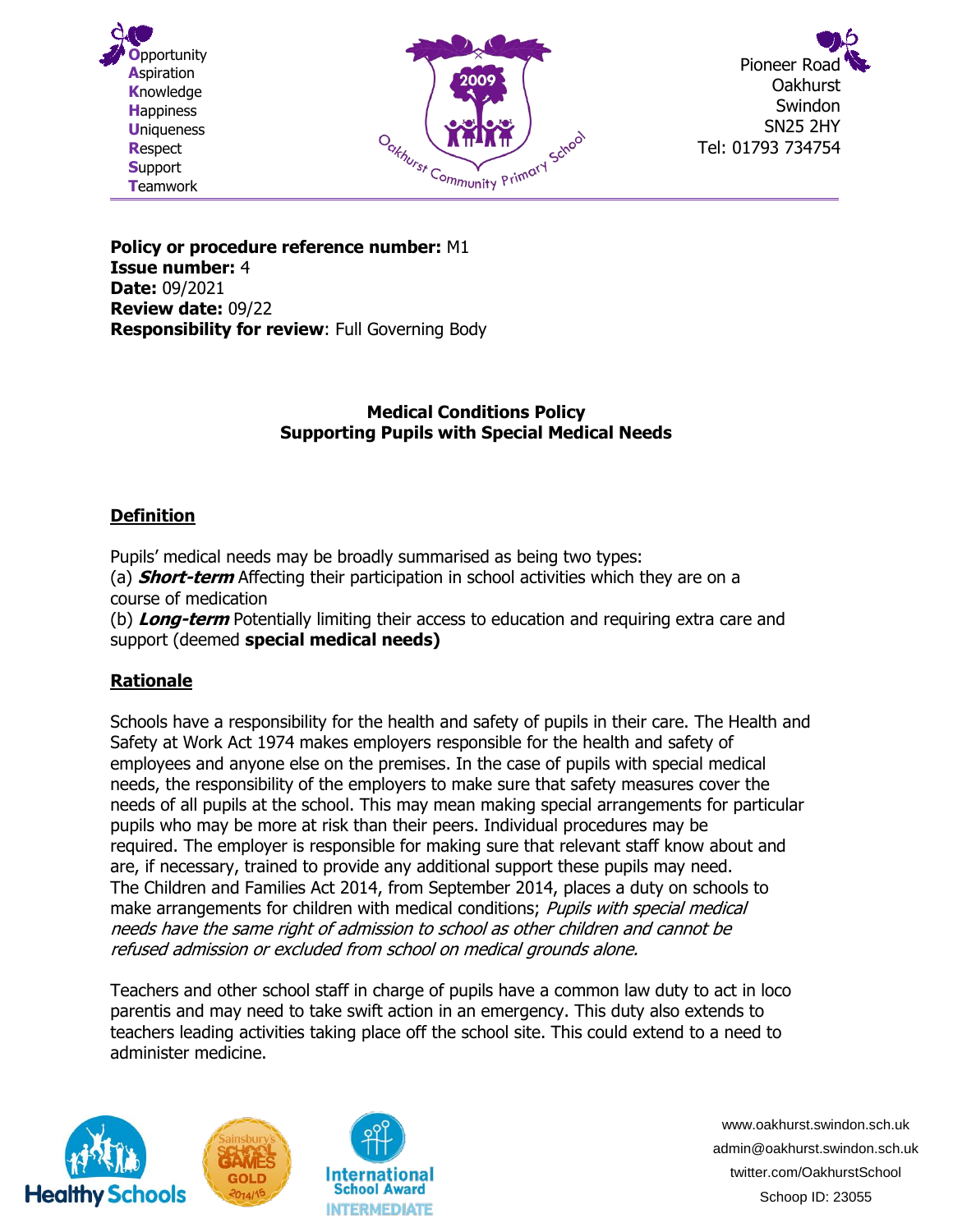#### **Medical Needs Register**

A medical register is kept for each year group and is compiled from data supplied by parents/guardians. It is very important that all information is shared with us in the interests of the child.

#### **Medical Inspections**

There are times when children are seen by the school nurse team. Written/verbal permission will be requested from parents/carers before a child is seen.

#### **Administration of Medicine**

Where parents have asked the school to administer medication for their child they must ask the pharmacist to supply any such medication to be dispensed in a separate container and containing only the quantity required for school use. The prescription and dosage regime should be typed or printed clearly on the outside. The school will only administer medicines in which the dosage is required 4 times a day. The name of the pharmacist should be visible. Any medications not presented properly will not be accepted by school staff. Pupils should not bring in their own medicine. This should be brought into school by the parent.

Staff will consider carefully their response to requests to assist with the giving of medication or supervision of self-medication and that they will consider each request separately.

The school will liaise with the School Health Service for advice about a pupil's special medical needs, and will seek support from the relevant practitioners where necessary and in the interests of the pupil.

Any medicines brought into school by staff e.g. headache tablets, inhalers for personal use should be stored in an appropriate place and kept out of reach of the pupils. Any staff medicine is the responsibility of the individual concerned and not the school.

## **Individual Health Care Plans (IHCP)**

The main purpose of an IHCP is to identify the level of support that is needed at school/centre for an individual child. The IHCP clarifies for staff, parents/carers and the child the help the school/centre can provide and receive. These plans will be reviewed annually as a minimum, or more frequently at the request of parents/carers or the school/centre, or as required An IHCP will include:

- · Details of the child's condition
- · What constitutes an emergency
- · What action to take in an emergency
- · What not to do in the event of an emergency
- · Who to contact in an emergency





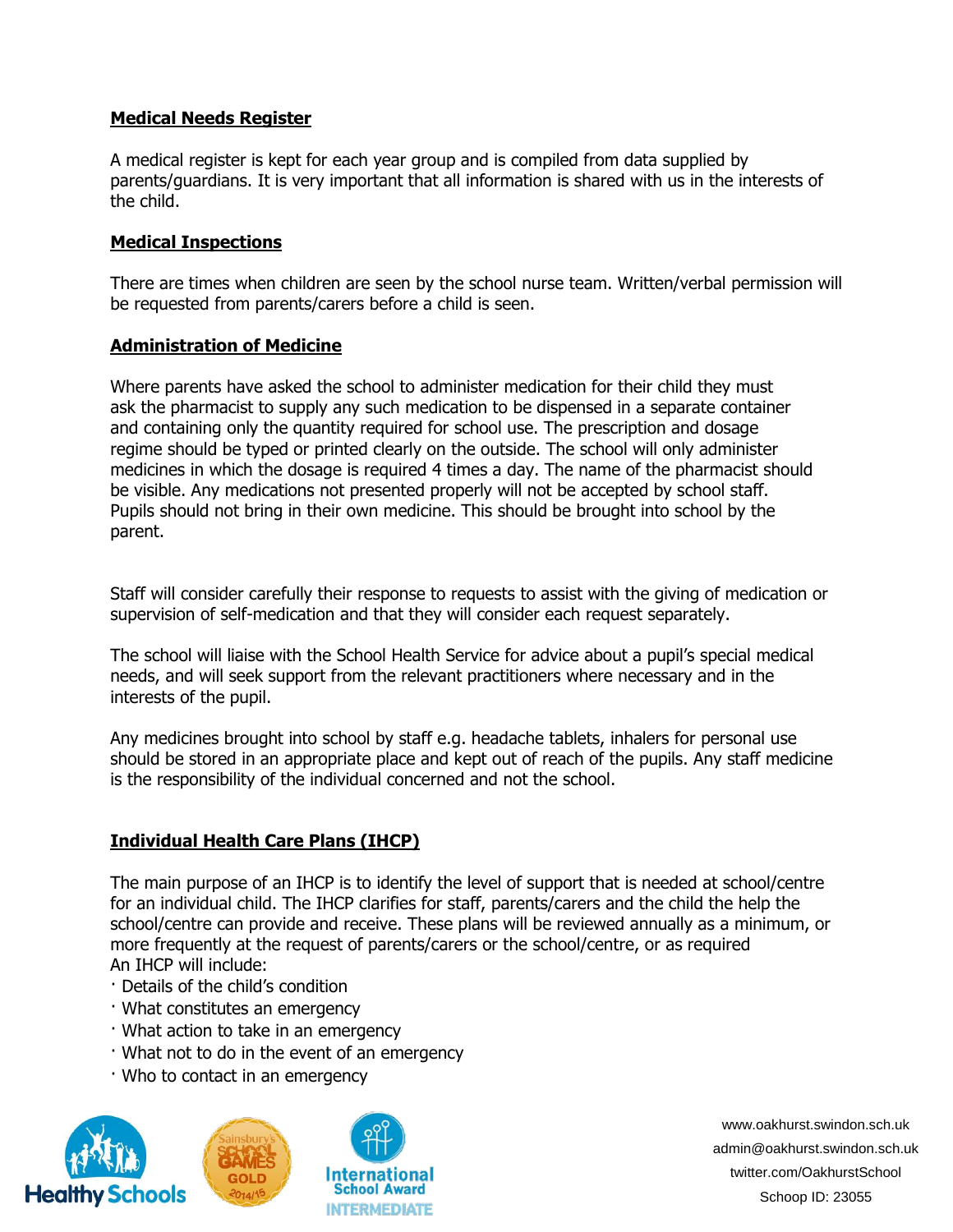- · The role of staff
- · Special requirements e.g. dietary needs, pre-activity precautions
- · Side effects of medicines

A copy will be given to parents/carers, class teachers/childcare practitioners and a copy will be retained in the medical needs file on the google drive. A copy of the IHCP will also be stored in red rucksack in the classroom where the child is taught for all staff to access. An overview sheet identifying all pupils in receipt of an IHCP or Medical Profile will be kept in every red rucksack. The general medical information sheet given to all staff will indicate that the child has an IHCP. All trained staff will ensure they are aware of the protocols and procedures for specific pupils in school through attending training provided and reading care plans devised for individual pupils.

Pupils will not be able to carry any medication with the exception of inhalers for asthma control, or care plan specified medication. No pupil is allowed to have any non-prescription drugs in school; this is to ensure that no pupil unwittingly or otherwise gives another pupil his or her medication. This approach is supported in school through our PSHE curriculum.

Pupils with a prescription inhaler for asthma will have access at all times as it will be stored in the red rucksack in class. These rucksacks are taken out for break, lunch times and P.E. sessions. In the event of an inhaler not working, School have a spare inhaler which will be kept in the office but only administered if parental consent has been obtained and the child is on the Asthma Register.

# **Other Support**

Outside agencies such as:

- · School Nurse Service
- · Medical specialists relating to pupil
- · Social Services
- · SEN Advisory Team
- · Specialist Support Groups
- · SEN Assessment Team
- · Educational Psychology Team
- · Child Protection Team
- · Hospital Teachers
- · Home Tutors
- . Physical Disability Team

The above agencies will be regularly contacted to support and advise school in the devising and management of this policy.

If your child is about to enter Oakhurst Community Primary and has a significant health issue please ensure you let us know prior to the child's official start date. It is essential that we train staff for all eventualities. A child cannot be admitted until the Care Plan is in place.

Any child who is not toilet trained must have a Personal Care Plan because it involves intimate care.